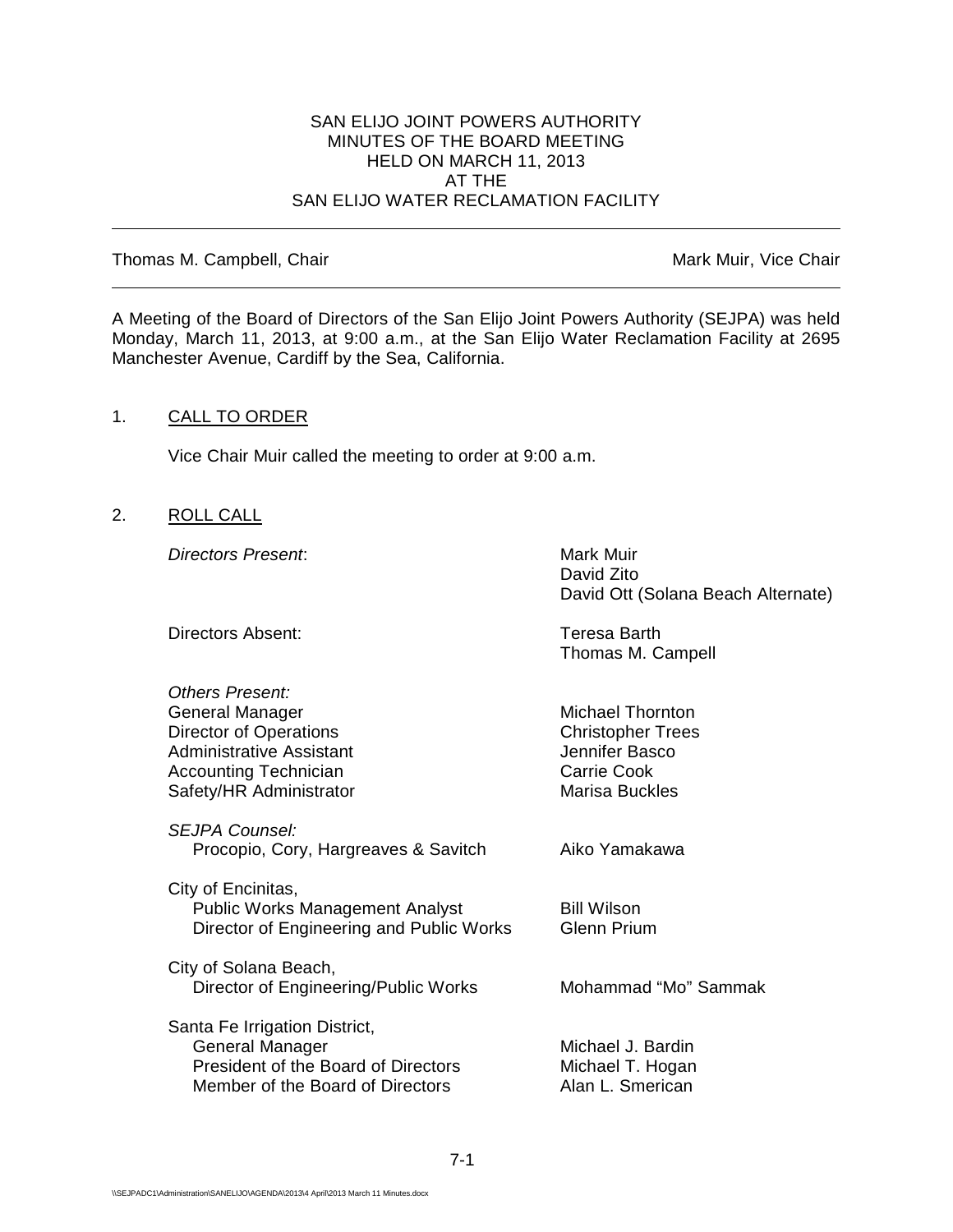# 3. PLEDGE OF ALLEGIANCE

General Manager Michael Thornton led the Pledge of Allegiance.

## 4. ORAL COMMUNICATIONS

None

# 5. PRESENTATION OF AWARDS

None

# 6. CONSENT CALENDAR

Moved by Board Member Zito and seconded by Vice Chair Muir to approve the Consent Calendar.

Motion carried with the following vote of approval:

| AYES:    | Muir, Zito, and Ott       |
|----------|---------------------------|
| NOES:    | None                      |
| ABSENT:  | <b>Barth and Campbell</b> |
| ABSTAIN: | None                      |

Consent Calendar:

| Agenda Item No. 7  | Approval of Minutes for the February 11, 2013 meeting                           |
|--------------------|---------------------------------------------------------------------------------|
| Agenda Item No. 8  | Approval for Payment of Warrants and Monthly<br><b>Investment Report</b>        |
| Agenda Item No. 9  | San Elijo Water Reclamation Facility Treated Effluent<br>Flows - Monthly Report |
| Agenda Item No. 10 | San Elijo Joint Powers Authority Recycled Water Program<br>- Monthly Report     |

## 11. ITEMS REMOVED FROM CONSENT CALENDAR

None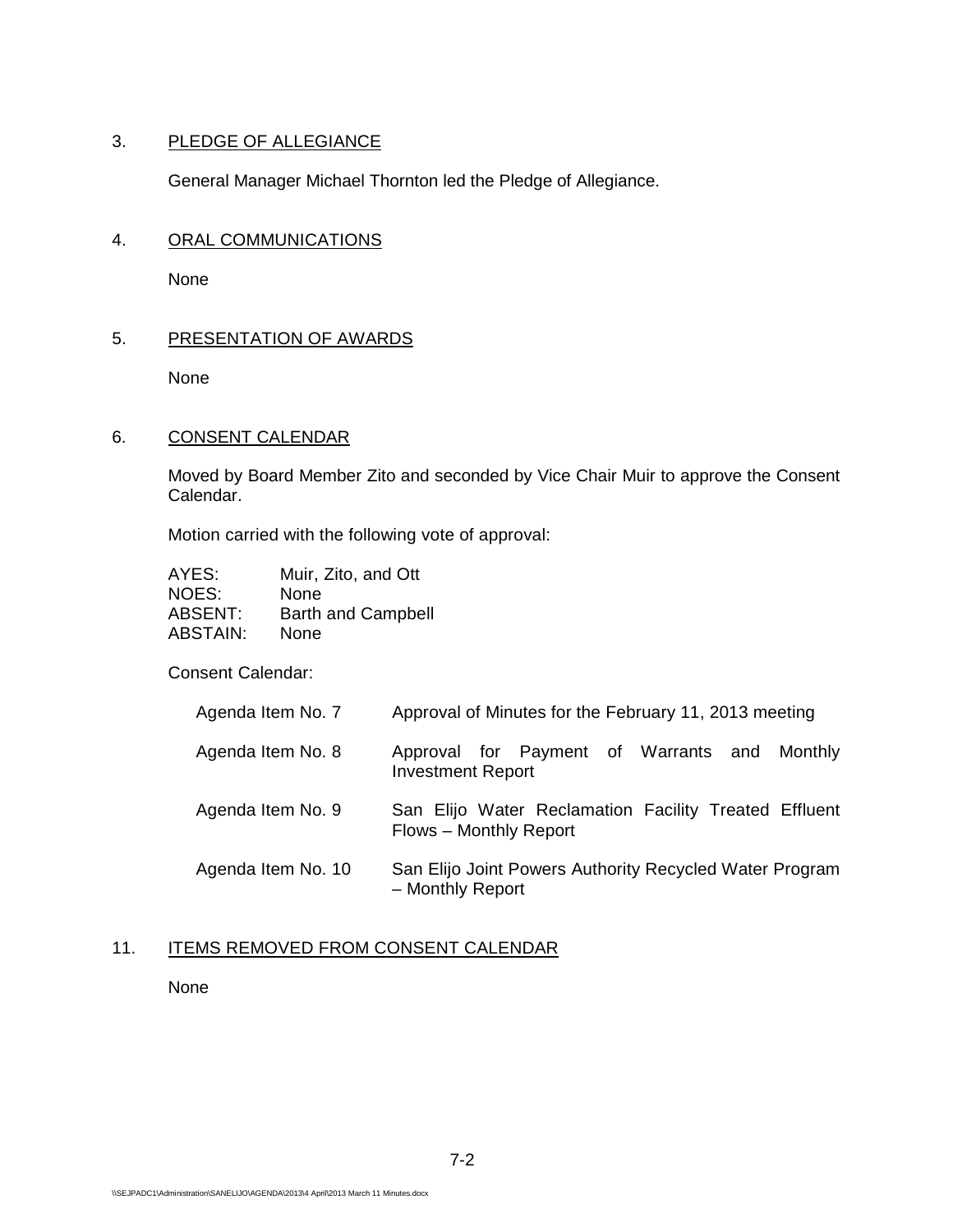# 12. CONSIDER APPROVAL OF THE LOCAL PROJECT SPONSOR AGREEMENT WITH THE SAN DIEGO COUNTY WATER AUTHORITY FOR THE NORTH SAN DIEGO COUNTY COOPERATIVE DEMINERALIZATION PROJECT

General Manager Thornton presented the Local Project Sponsor (LPS) Agreement to the Board Members and provided background on the North San Diego County Cooperative Demineralization Project. This project is a joint cooperative effort between the SEJPA, the Olivenhain Municipal Water District, and the San Elijo Lagoon Conservancy under the Integrated Regional Water Management (IRWM) concept of creating one project that solves multiple issues. The Round 1 Proposition 84 IRWM grant agreement, executed on December 12, 2012, granted \$7.9 million to the San Diego IRWM plan. Before grant funding may be distributed for this project, the SEJPA, as the project's lead sponsor, is required to enter into the LPS Agreement.

Under the LPS Agreement, the SEJPA's project elements include construction of an Advanced Water Treatment facility and storm water diversion structures to divert urban runoff from entering the San Elijo Lagoon and the Pacific Ocean. General Manager Thornton stated that a majority of the SEJPA's work has been completed. Also, the Advanced Water Treatment system will resolve the SEJPA's TDS permit compliance issues and has opened new opportunities/markets for the sale of recycled water.

Moved by Vice Chair Muir and seconded by Board Member Zito to:

- 1. Authorize the General Manager to execute the Local Project Sponsor Agreement; and
- 2. Authorize the General Manager to execute the Local Project Participant Agreement.

Motion carried with unanimous vote of approval.

## 13. CONSIDER APPROVAL OF THE LOCAL PROJECT PARTICIPANT AGREEMENT WITH THE OLIVENHAIN MUNICIPAL WATER DISTRICT FOR THE NORTH SAN DIEGO COUNTY REGIONAL RECYCLED WATER PROJECT

General Manager Thornton briefed the Board of Directors on the North San Diego County Regional Recycled Water Project (NSDCRRWP), which is also under the IRWM process. This project is a coalition of 12 organizations that include the SEJPA, Olivenhain Municipal Water District, Leucadia Wastewater District, Carlsbad Municipal Water District, Vallecitos Water District, Santa Fe Irrigation District, Vista Irrigation District, City of Oceanside, City of Vista, Rincon Del Diablo Municipal Water District, City of Escondido, and Marine Corps Base Camp Pendleton. The goal of the project is to increase regional infrastructure in north San Diego County for cost effectively expanding recycled water use. The project was awarded a grant which will be used to develop a Programmatic Environmental Impact Report and Feasibility Study, and provide funding to each project participant for planning, engineering, and constructing recycled water infrastructure. The SEJPA will receive approximately \$90,000 for the purchase of treatment equipment associated with the Advanced Water Treatment facility.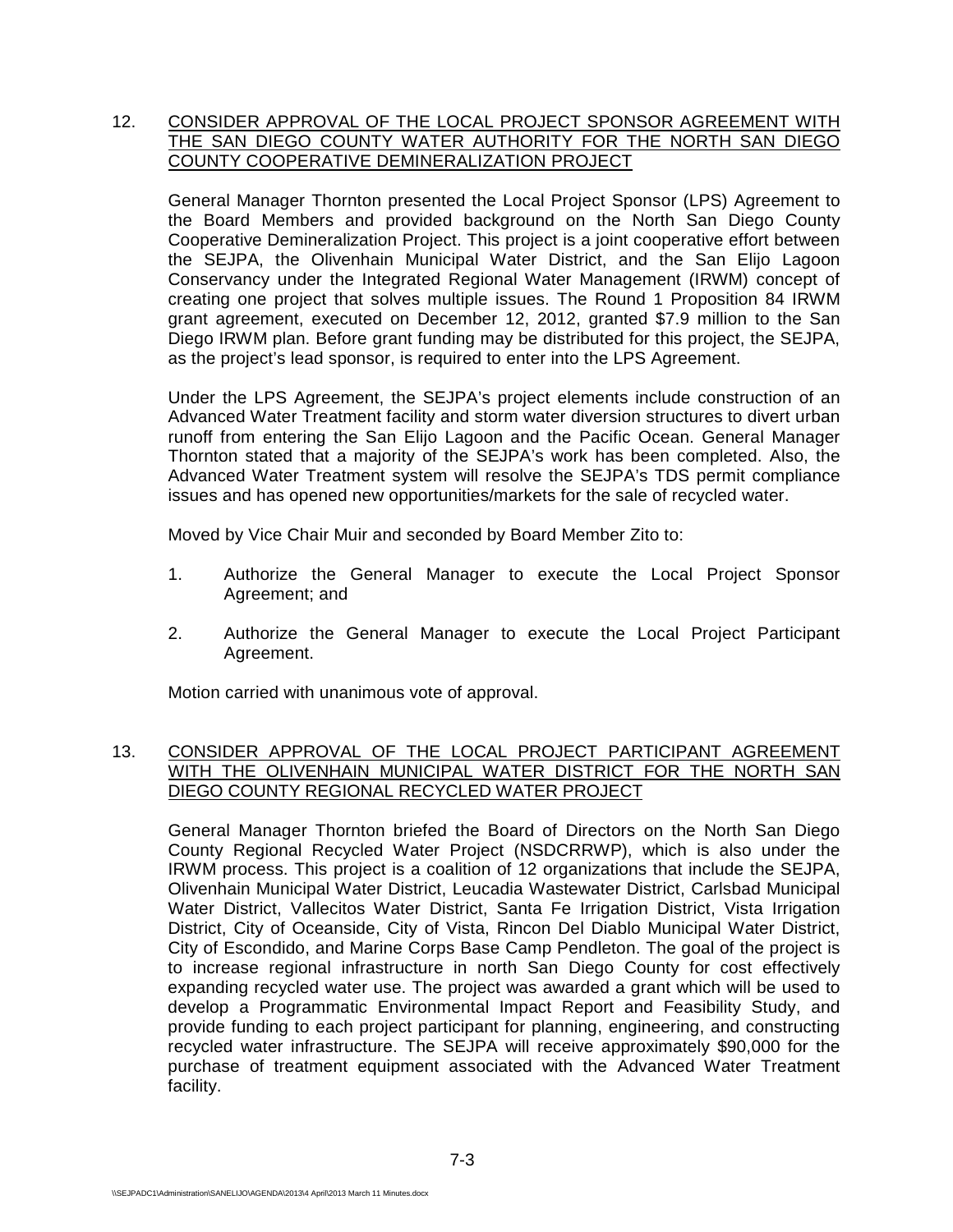Moved by Board Member Zito and seconded by Vice Chair Muir to:

1. Authorize the General Manager to execute the Local Project Participant Agreement.

Motion carried with unanimous vote of approval.

# 14. JOINT LOBBYING AND COST SHARING BETWEEN THE MEMBERS OF THE NORTH SAN DIEGO COUNTY REGIONAL RECYCLED WATER PROJECT

General Manager Thornton informed the Board of Directors on the value of the SEJPA's continued participation in the joint lobbying and cost sharing for the North San Diego County Regional Recycled Water Project. After two years of lobbying efforts, the project has garnered attention at the federal level. It has received praise for its regional, multi-agency approach, as well as for the project's value for creating locally produced, drought resistant water supply that reduces demand pressure on the bay-delta project. Over the last two years, several agencies have sent representatives to Washington DC to meet with congressional representatives to develop federal support for this project. If this project does receive congressional authorization, future federal funding would be beneficial to continuing the infrastructure development of the SEJPA's recycled water program. Infrastructure improvements could include pipelines, storage systems, and treatment improvements.

Moved by Board Member Zito and seconded by Vice Chair Muir to:

1. Approve the continued participation in the joint lobbying and cost sharing for the North San Diego County Regional Recycled Water Project.

Motion carried with unanimous vote of approval.

# 15. GENERAL MANAGER'S REPORT

General Manager Thornton provided an update on the Advanced Water Treatment project Regional Board permit. As part of the Advanced Water Treatment project, the SEJPA is required to amend its recycled water permit with the Regional Water Quality Control Board. General Manager Thornton stated that he will be attending the Regional Board Meeting on Wednesday to answer questions regarding the permit modification.

General Manager Thornton also updated the Board of Directors on the status of the Advanced Water Treatment project. The Advanced Water Treatment system is currently in start-up mode, which is anticipated to be completed in the next 45 days. A ribbon cutting ceremony to officially introduce the Advanced Water Treatment system to the public is anticipated to occur in 60 days.

#### 16. GENERAL COUNSEL'S REPORT

None